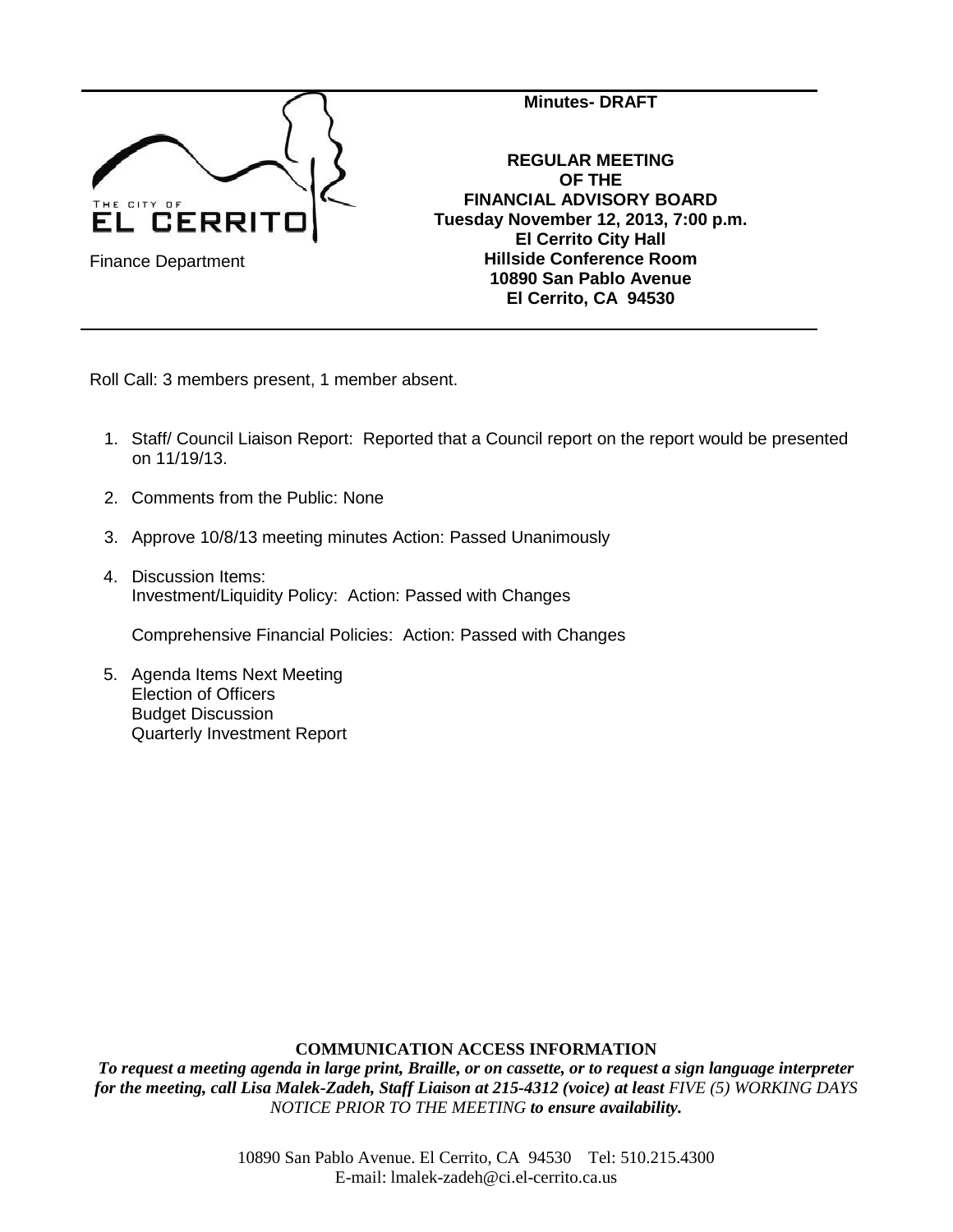

**REGULAR MEETING OF THE FINANCIAL ADVISORY BOARD Tuesday January 14, 2014, 7:00 p.m. El Cerrito City Hall Hillside Conference Room 10890 San Pablo Avenue El Cerrito, CA 94530**

**Agenda**

**Roll Call**

- **1. Staff/ Council Liaison Report**
- 2. **Comments from the Public**
- **3. Approve 11/12/13 meeting minutes**
- **4. Discussion Items: Election of Officers Review 1st Quarter Investment Report Budget Discussion**
- **5. Agenda Items Next Meeting**

### **COMMUNICATION ACCESS INFORMATION**

*To request a meeting agenda in large print, Braille, or on cassette, or to request a sign language interpreter for the meeting, call Lisa Malek-Zadeh, Staff Liaison at 215-4312 (voice) at least FIVE (5) WORKING DAYS NOTICE PRIOR TO THE MEETING to ensure availability.*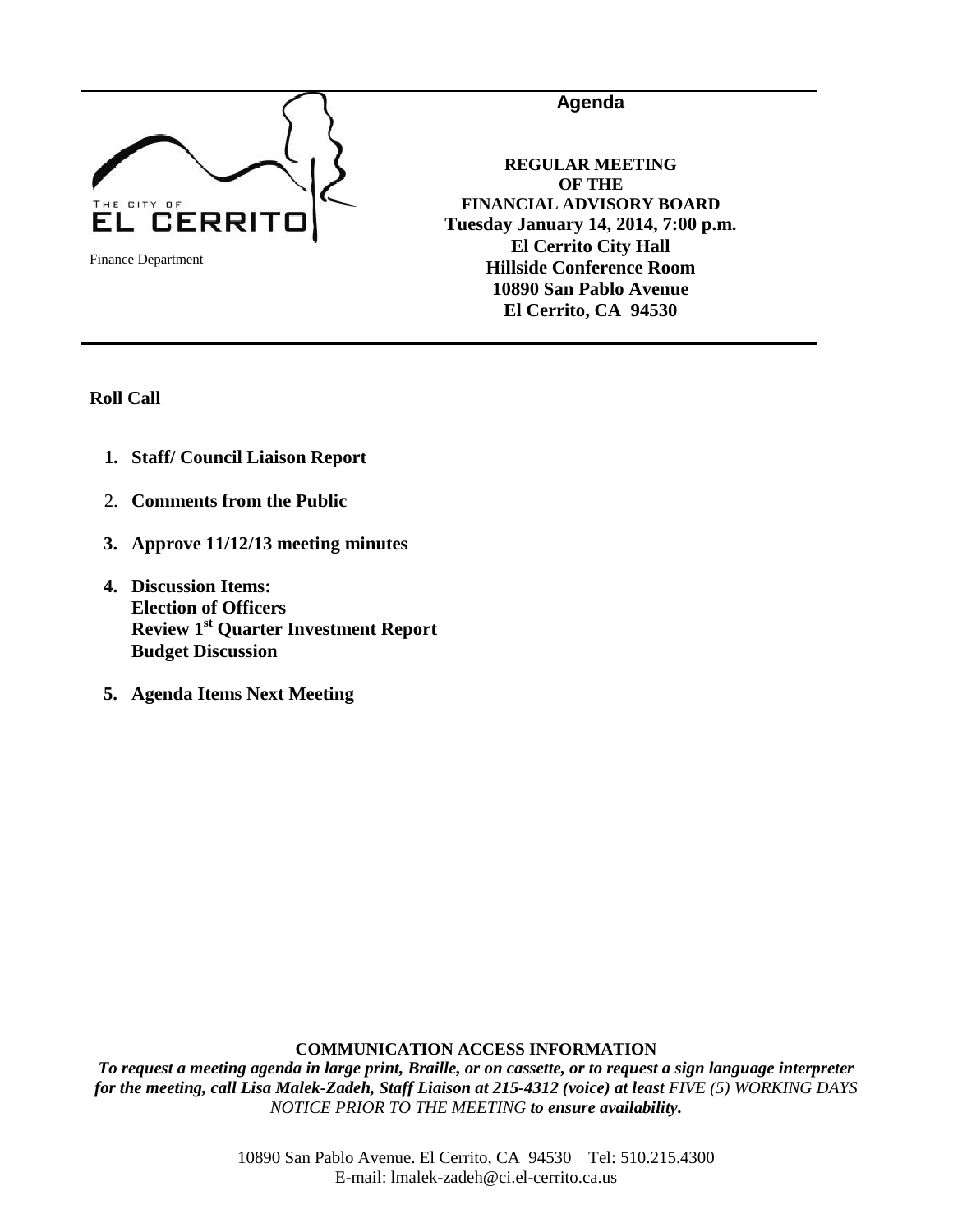

**AGENDA BILL** 

Agenda Item No. 5(D)

| Date:           | December 3, 2013                                                                  |
|-----------------|-----------------------------------------------------------------------------------|
| To:             | El Cerrito City Council                                                           |
| From:           | Geoff Thomas, Finance Manger<br>Lisa Malek-Zadeh, Finance Director/City Treasurer |
| <b>Subject:</b> | Quarterly Investment Report For Period Ending September 30, 2013                  |

## **ACTION REQUESTED**

Receive and file the City's Quarterly Investment Report for the period ending September 30, 2013.

# **QUARTERLY INVESTMENT REPORT REVIEW**

The Quarterly Investment Report for July 2013through September 2013 shows that the City's investments had a par value of \$1,783,495 as of September 30, 2013. A decrease of \$570,239 from last quarter is due to use of \$535,616 of the Solar Capital Lease proceeds to continue the project and the use of \$38,823 in excess reserves towards the Swim Center's debt service payment in September, offset by interest earnings.

The City continues to have minimal investments that are not required for debt service reserves and to have limited, if any, interest earnings on restricted funds. Of the total amount invested, \$2,698 is invested in the pooled funds with the State Treasurer's Local Agency Investment Funds (LAIF); \$440,797 is held in money market funds; and \$1,340,000 is invested in agency debt investments.

## **FINANCIAL CONSIDERATIONS**

The purpose of the City's Investment Policy is to provide guidelines for prudent investment of the City's idle funds and maximum efficiency of the City's cash management system. The ultimate goal is to enhance the City's economic condition while protecting the funds at all times. The City's investments comply with the "Authorized Investments" section of the Investment Policy.

**Reviewed by:** 

**Pinkos, Assistant City Manager** 

Attachment:

1. City of El Cerrito Quarterly Investment Report For Period Ending September 30, 2013